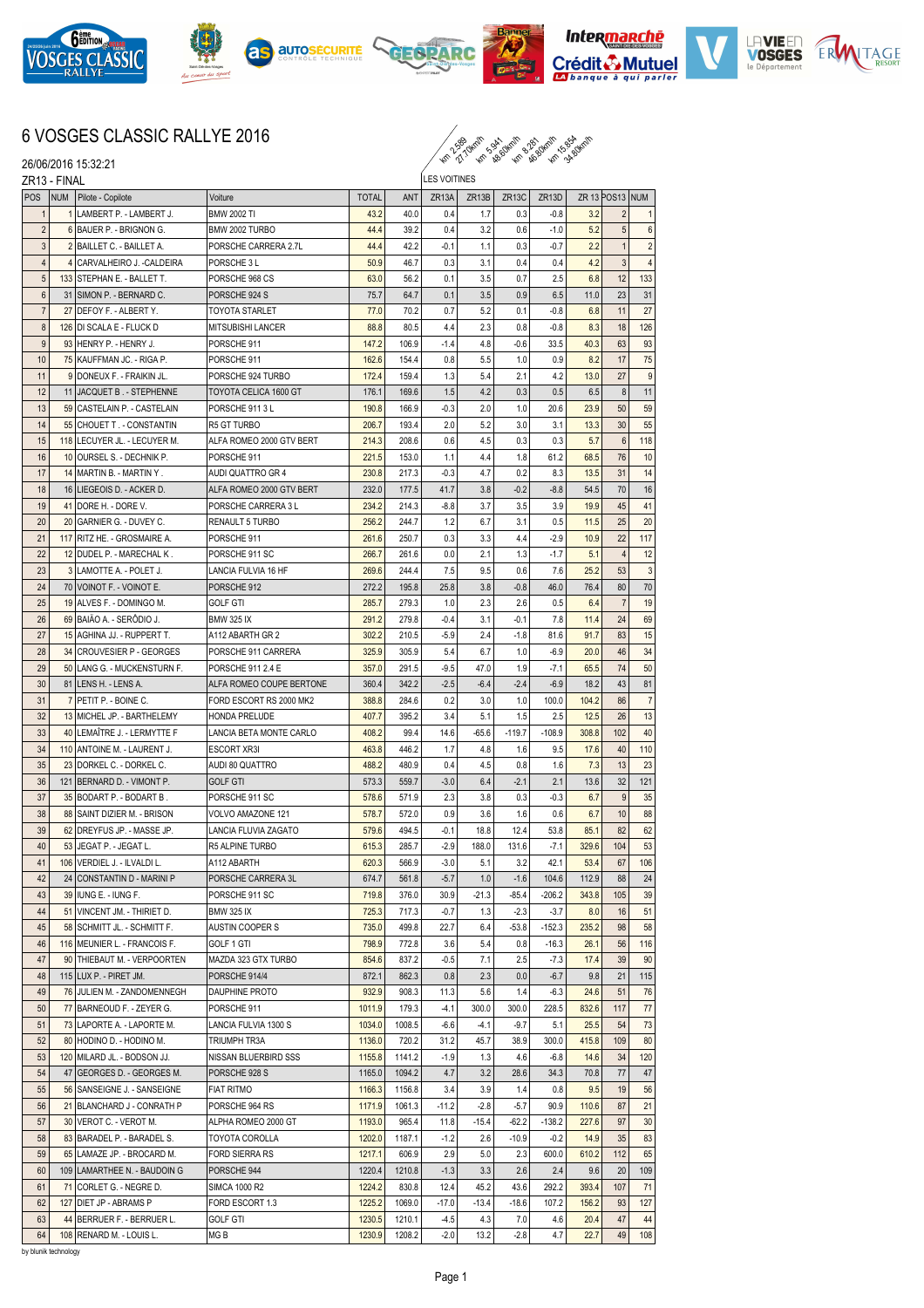











## 6 VOSGES CLASSIC RALLYE 2016

km 2.59 km 8.99 km 3.99 km

|     |                                     |                                 |                           |              |                                       |                     |                    | 14 11, 14 18 18 16 18 19 19 19 |          |        |     |     |  |
|-----|-------------------------------------|---------------------------------|---------------------------|--------------|---------------------------------------|---------------------|--------------------|--------------------------------|----------|--------|-----|-----|--|
|     | 26/06/2016 15:32:21<br>ZR13 - FINAL |                                 |                           |              |                                       | <b>LES VOITINES</b> |                    |                                |          |        |     |     |  |
|     |                                     |                                 |                           |              | ZR 13 POS13 NUM<br>ZR <sub>13</sub> D |                     |                    |                                |          |        |     |     |  |
| POS | <b>NUM</b>                          | Pilote - Copilote               | Voiture                   | <b>TOTAL</b> | ANT                                   | ZR <sub>13</sub> A  | ZR <sub>13</sub> B | ZR <sub>13C</sub>              |          |        |     |     |  |
| 65  |                                     | 72 FRITSCH F. - FRITSCH L.      | MGB GT                    | 1240.1       | 1061.5                                | 33.5                | 44.3               | 54.5                           | 46.3     | 178.6  | 94  | 72  |  |
| 66  | 67                                  | JACQUEL D. - GEOFFROY J.        | COCCINELLE MEXICO         | 1241.3       | 1205.8                                | $-15.9$             | 4.5                | 1.2                            | 13.9     | 35.5   | 61  | 67  |  |
| 67  |                                     | 38 MOUGEL R. - DEVILLE C.       | BMW M3                    | 1249.0       | 1235.1                                | $-6.5$              | 6.0                | 0.6                            | 0.8      | 13.9   | 33  | 38  |  |
| 68  |                                     | 98 WEIDIG R. - GRASGES M.       | <b>CHEVROLET CORVETTE</b> | 1262.9       | 1245.1                                | $-7.5$              | 8.0                | 2.1                            | $-0.2$   | 17.8   | 41  | 98  |  |
| 69  |                                     | 130 BOS C. - MONTEILLE C.       | FORD ESCORT COSWORD       | 1273.0       | 898.3                                 | $-3.8$              | $-78.4$            | $-149.6$                       | $-142.9$ | 374.7  | 106 | 130 |  |
| 70  |                                     | 99 GUTZWILLER C. - PIARD R.     | ALFA ROMEO GTV 4          | 1318.8       | 1243.0                                | 4.5                 | 14.9               | $-2.0$                         | 54.4     | 75.8   | 79  | 99  |  |
| 71  |                                     | 22 BAUER J. - BRIGNON N.        | PORSCHE 964 TURBO         | 1344.2       | 1336.3                                | 1.4                 | 4.2                | 1.1                            | $-1.2$   | 7.9    | 14  | 22  |  |
| 72  |                                     | 33 BONORON JC. - BONORON V.     | PORSCHE GR4 RS ALMERAS    | 1355.1       | 1300.6                                | 13.3                | 18.0               | 14.3                           | 8.9      | 54.5   | 71  | 33  |  |
| 73  |                                     | 89 BRUNET JP. - BRUNET M.       | <b>GOLF GTI 1600</b>      | 1369.1       | 1318.0                                | $-22.3$             | 3.7                | 1.3                            | $-23.8$  | 51.1   | 66  | 89  |  |
| 74  |                                     | 79 GRULIER C. - CARNET V.       | FORD MK1 RS2000           | 1438.5       | 536.2                                 | 2.3                 | 300.0              | 300.0                          | 300.0    | 902.3  | 118 | 79  |  |
| 75  |                                     | 100 DUBOIS S. - NAVEZ P.        | MG A                      | 1495.8       | 1477.8                                | $-0.3$              | 4.4                | 0.4                            | 12.9     | 18.0   | 42  | 100 |  |
| 76  |                                     | 87 BRUNO N. - VIRY F.           | PORSCHE 964               | 1512.4       | 1382.5                                | $-2.5$              | $-29.5$            | $-44.6$                        | $-53.3$  | 129.9  | 90  | 87  |  |
| 77  | 42 <sup>1</sup>                     | SENIURA M. - SENIURA E.         | <b>FACEL VEGA</b>         | 1522.7       | 1496.9                                | $-3.0$              | 8.9                | 2.0                            | 11.9     | 25.8   | 55  | 42  |  |
| 78  |                                     | 18 GUILLEMIN P. - SUDRE D.      | ALPINE A 110              | 1573.6       | 1445.6                                | $-0.6$              | 7.0                | 0.6                            | 119.8    | 128.0  | 89  | 18  |  |
| 79  | 134                                 | JEUNIER X. - BOBAUT P.          | PORSCHE 996               | 1582.2       | 1276.2                                | 48.1                | $-38.4$            | -108.4                         | $-111.1$ | 306.0  | 101 | 134 |  |
| 80  |                                     | 123 MARTIN L. - ROZLAZLY B.     | PEUGEOT 205 GTI           | 1593.2       | 1574.6                                | $-1.9$              | 4.4                | $-0.4$                         | 11.9     | 18.6   | 44  | 123 |  |
| 81  | 25                                  | BONNEFOIS D. - BONNEFOIS        | FIAT 131 RACING           | 1636.3       | 1588.8                                | 2.3                 | 7.6                | 3.0                            | 34.6     | 47.5   | 65  | 25  |  |
| 82  |                                     | 43 NICAISE E. - BEAUME R.       | OPEL KADETT GTE           | 1700.3       | 1679.1                                | 11.5                | 5.7                | 3.2                            | $-0.8$   | 21.2   | 48  | 43  |  |
| 83  |                                     | 78 TSIONOPOULOS D. - & A.       | <b>LOTUS OMEGA</b>        | 1711.6       | 1045.3                                | 26.9                | 26.8               | $-12.6$                        | 600.0    | 666.3  | 114 | 78  |  |
| 84  |                                     | 61 L'AOUSTET G. - L'AOUSTET     | ALFA ROMEO GTV6           | 1755.2       | 1069.8                                | 9.4                 | $-16.0$            | $-60.0$                        | 600.0    | 685.4  | 115 | 61  |  |
| 85  |                                     | 96 ZAGULA R. - ZAGULA MA.       | RENAULT 5 TURBO 2         | 1766.3       | 1722.0                                | $-12.1$             | 26.3               | $-2.0$                         | 3.9      | 44.3   | 64  | 96  |  |
| 86  |                                     | 114 EBERLIN N. - EBERLIN B.     | <b>BMW 2002 TI</b>        | 1792.0       | 1755.2                                | -6.1                | $-7.2$             | $-7.0$                         | 16.5     | 36.8   | 62  | 114 |  |
| 87  |                                     | 66 HAAS J. - MULLER J.          | OPEL MANTA 1              | 1838.4       | 1825.4                                | $-1.7$              | 8.9                | 1.6                            | 0.8      | 13.0   | 29  | 66  |  |
| 88  |                                     | 32 ROMANO G. - LOCHE P.         | ALFA ROMEO ALFETTA GT     | 1843.7       | 1635.3                                | 0.9                 | 4.3                | 1.2                            | 202.0    | 208.4  | 96  | 32  |  |
| 89  | 131                                 | <b>CULLIER T. - BERTHELOT I</b> | PORSCHE 996               | 1880.3       | 1799.1                                | 16.3                | 22.3               | 8.4                            | 34.2     | 81.2   | 81  | 131 |  |
| 90  |                                     | 95 CAZES N. - VINCENT CE.       | PORSCHE 964               | 1912.7       | 1851.8                                | 4.5                 | 1.0                | $-2.9$                         | 52.5     | 60.9   | 73  | 95  |  |
| 91  |                                     | 82 TACNET D. - VIVIER S.        | RENAULT 5 TURBO 2         | 1917.6       | 1888.5                                | 22.2                | 5.1                | 1.2                            | $-0.6$   | 29.1   | 57  | 82  |  |
| 92  |                                     | 102 KAUTEN B. - RION S.         | ALPINE A 310 V6           | 1972.4       | 1875.7                                | 2.4                 | 16.3               | 5.7                            | 72.3     | 96.7   | 85  | 102 |  |
| 93  | 36                                  | CROUVEZIER R. - CROUVEZI        | PORSCHE 911 SC            | 2066.2       | 2050.6                                | $-5.3$              | 1.3                | $-8.0$                         | $-1.0$   | 15.6   | 36  | 36  |  |
| 94  |                                     | 60   LE CAM C. - LE CAM G.      | SIMCA 1000 R2 GR 2        | 2066.2       | 1583.0                                | 193.7               | 152.4              | 124.4                          | 12.7     | 483.2  | 110 | 60  |  |
| 95  |                                     | 97 TENEDOR JP. - MUNCH R.       | MERCEDES 190 E            | 2122.4       | 2105.8                                | $-1.8$              | 3.9                | $-2.7$                         | $-8.2$   | 16.6   | 38  | 97  |  |
| 96  | 17                                  | LEMOINE C. - MORETTI V.         | PORSCHE CARRERA 4         | 2142.6       | 2129.6                                | $-3.9$              | 1.8                | $-2.6$                         | 4.7      | 13.0   | 28  | 17  |  |
| 97  |                                     | 119 PETITGENAY C. - GUHRING     | ALFA ROMEO GTV 6          | 2370.3       | 2274.5                                | 14.1                | 7.5                | 3.4                            | $-70.8$  | 95.8   | 84  | 119 |  |
| 98  |                                     | 124 BRIET C. - BOUHOT G.        | PORSCHE 964 C2            | 2371.8       | 2224.9                                | $-41.6$             | $-18.7$            | $-18.3$                        | 68.3     | 146.9  | 91  | 124 |  |
| 99  |                                     | 105 PATRICINIO A. - DRESCH Y    | RENAULT 5 ALPINE TURBO    | 2485.8       | 2460.8                                | 5.8                 | $-2.5$             | $-9.7$                         | $-7.0$   | 25.0   | 52  | 105 |  |
| 100 |                                     | 57 BLANCHARD T. - BIDAULT       | GOLF GTI 1800             | 2506.9       | 2475.0                                | $-15.6$             | 8.7                | 3.3                            | 4.3      | 31.9   | 58  | 57  |  |
| 101 |                                     | 122 GUENET M. - GAUDET C.       | AUTOBIANCHI A 112 ABAR    | 2721.8       | 2154.2                                | 114.0               | 97.4               | 56.2                           | 300.0    | 567.6  | 111 | 122 |  |
| 102 |                                     | 132 ZANCHI JC. - ZANCHI D.      | <b>LOTUS ELISE</b>        | 2781.1       | 2765.2                                | $-0.7$              | 11.6               | 0.3                            | 3.3      | 15.9   | 37  | 132 |  |
| 103 |                                     | 26 GODONIER P. - GODONIER N     | PEUGEOT 205 RALLYE        | 2834.3       | 434.3                                 | 600.0               | 600.0              | 600.0                          | 600.0    | 2400.0 | 121 | 26  |  |
| 104 | 46                                  | CUIF G. - WEHRUNG F.            | PORSCHE 914-4             | 2843.6       | 2835.6                                | 1.5                 | 3.9                | 0.3                            | 2.3      | 8.0    | 15  | 46  |  |
| 105 |                                     | 112 TENEDOR L. - MARTIN A.      | MERCEDES 190 E            | 2873.3       | 2693.3                                | $-3.8$              | $-21.2$            | $-62.3$                        | 92.7     | 180.0  | 95  | 112 |  |
| 106 |                                     | 128 GUGLIELMINI G-WARENNE R     | PEUGEOT 205 GTI 1900      | 3041.0       | 2984.7                                | 22.4                | 24.5               | 9.3                            | $-0.1$   | 56.3   | 72  | 128 |  |
| 107 |                                     | 37 FATH J. - FALCONE A.         | JAGUAR TYPE E             | 3047.0       | 2981.0                                | 15.0                | 37.1               | 5.9                            | 8.0      | 66.0   | 75  | 37  |  |
| 108 |                                     | 54 FERRY M. - FERRY D.          | AUDI QUATTRO A2           | 3072.5       | 3018.4                                | 20.0                | 27.8               | 0.2                            | 6.1      | 54.1   | 69  | 54  |  |
| 109 |                                     | 91 GUTZWILLER C. - GUTWILLE     | ALFA ROMEO GTV 4          | 3152.7       | 3099.1                                | 8.6                 | $-23.1$            | $-19.0$                        | $-2.9$   | 53.6   | 68  | 91  |  |
| 110 |                                     | 101   MARCHAL JM. - BERNARD D.  | CHEVROLET CORVETTE        | 3213.4       | 2484.1                                | $-5.2$              | $-43.0$            | $-81.1$                        | 600.0    | 729.3  | 116 | 101 |  |
| 111 | 113                                 | GRESSER S. - PAULUS S.          | MERCEDES 190 EVO          | 3300.9       | 3228.7                                | 33.2                | 14.0               | $-14.6$                        | $-10.4$  | 72.2   | 78  | 113 |  |
| 112 |                                     | 64 HERMENT JL. - HERMENT C.     | PORSCHE 356 AT 2.4E       | 3304.9       | 3035.9                                | 81.7                | 67.8               | 10.6                           | $-108.9$ | 269.0  | 100 | 64  |  |
| 113 | 107                                 | GASPAR R. - ADAM D.             | <b>FORD ESCORT</b>        | 3631.4       | 3236.9                                | 23.6                | $-41.0$            | $-103.4$                       | $-226.5$ | 394.5  | 108 | 107 |  |
| 114 |                                     | 94 CAZES O. - RIDEAU D.         | PORSCHE 964               | 4300.0       | 4267.9                                | 14.6                | 11.2               | $-4.6$                         | $-1.7$   | 32.1   | 59  | 94  |  |
| 115 |                                     | 74 GERARDIN B. - FONDERFLIC     | AUDI QUATTRO 85WR2        | 4684.4       | 4357.5                                | 12.5                | 13.3               | 10.9                           | 290.2    | 326.9  | 103 | 74  |  |
| 116 |                                     | 52 ANTOINE P. - ROELLINGER      | PORSCHE 924               | 4897.2       | 2497.2                                | 600.0               | 600.0              | 600.0                          | 600.0    | 2400.0 | 124 | 52  |  |
| 117 |                                     | 63 L'AOUSTET A. - THOMASSIE     | FIAT RITMO ABARTH 130 TC  | 4935.7       | 2535.7                                | 600.0               | 600.0              | 600.0                          | 600.0    | 2400.0 | 125 | 63  |  |
|     |                                     |                                 |                           |              |                                       |                     |                    |                                |          |        |     |     |  |
| 118 |                                     | 68 FOURNIER A. - PERRIN JF.     | AUDI QUATTRO UR           | 5048.5       | 4893.4                                | 5.6                 | $-35.3$            | $-55.6$                        | $-58.6$  | 155.1  | 92  | 68  |  |
| 119 |                                     | 28 RIVA M. - RIVA H.            | BMW 320/6                 | 5211.2       | 3409.5                                | 1.7                 | 600.0              | 600.0                          | 600.0    | 1801.7 | 119 | 28  |  |
| 120 |                                     | 85 GOUBER M. - GOUBER R.        | AUDI 80 GTE               | 5532.1       | 5263.8                                | 23.0                | 50.7               | 68.1                           | 126.5    | 268.3  | 99  | 85  |  |
| 121 |                                     | 5 HAHN JC. - LESQUIR E.         | PORSCHE 911 CARRERA       | 9090.5       | 6690.5                                | 600.0               | 600.0              | 600.0                          | 600.0    | 2400.0 | 120 | 5   |  |
| 122 |                                     | 29 KUCABA J. - KUCABA JP.       | MATRA JET 6               | 9874.2       | 7474.2                                | 600.0               | 600.0              | 600.0                          | 600.0    | 2400.0 | 122 | 29  |  |
| 123 |                                     | 135 ROYER P. - FRISEE M.        | PORSCHE 911 4S            | 10078.7      | 7678.7                                | 600.0               | 600.0              | 600.0                          | 600.0    | 2400.0 | 129 | 135 |  |
| 124 |                                     | 111 KUNEGEL JM. - SIMON JC      | LANCIA DELTA              | 12467.6      | 10067.6                               | 600.0               | 600.0              | 600.0                          | 600.0    | 2400.0 | 128 | 111 |  |
| 125 |                                     | 86 REMY JP. - SISTEL JP.        | MORGAN 4X4                | 14597.7      | 12197.7                               | 600.0               | 600.0              | 600.0                          | 600.0    | 2400.0 | 126 | 86  |  |
| 126 |                                     | 84 DELAHAYE D. - DELAHAYE C     | PEUGEOT 205 RALLYE FN1    | 30210.2      | 30177.4                               | 5.5                 | 10.8               | 9.1                            | 7.4      | 32.8   | 60  | 84  |  |
| 127 |                                     | 92 DELAHAYE B. - DELAHAYE P     | PEUGEOT 205 GTI           | 30649.6      | 30022.7                               | 24.3                | 2.1                | 0.5                            | 600.0    | 626.9  | 113 | 92  |  |
| 128 |                                     | 103 ZAGULA F. - UFLAND C.       | RENAULT 5 ALPINE GR 2     |              | 39835.7 37435.7                       | 600.0               | 600.0              | 600.0                          | 600.0    | 2400.0 | 127 | 103 |  |

128 103 Z<br>by blunik technology